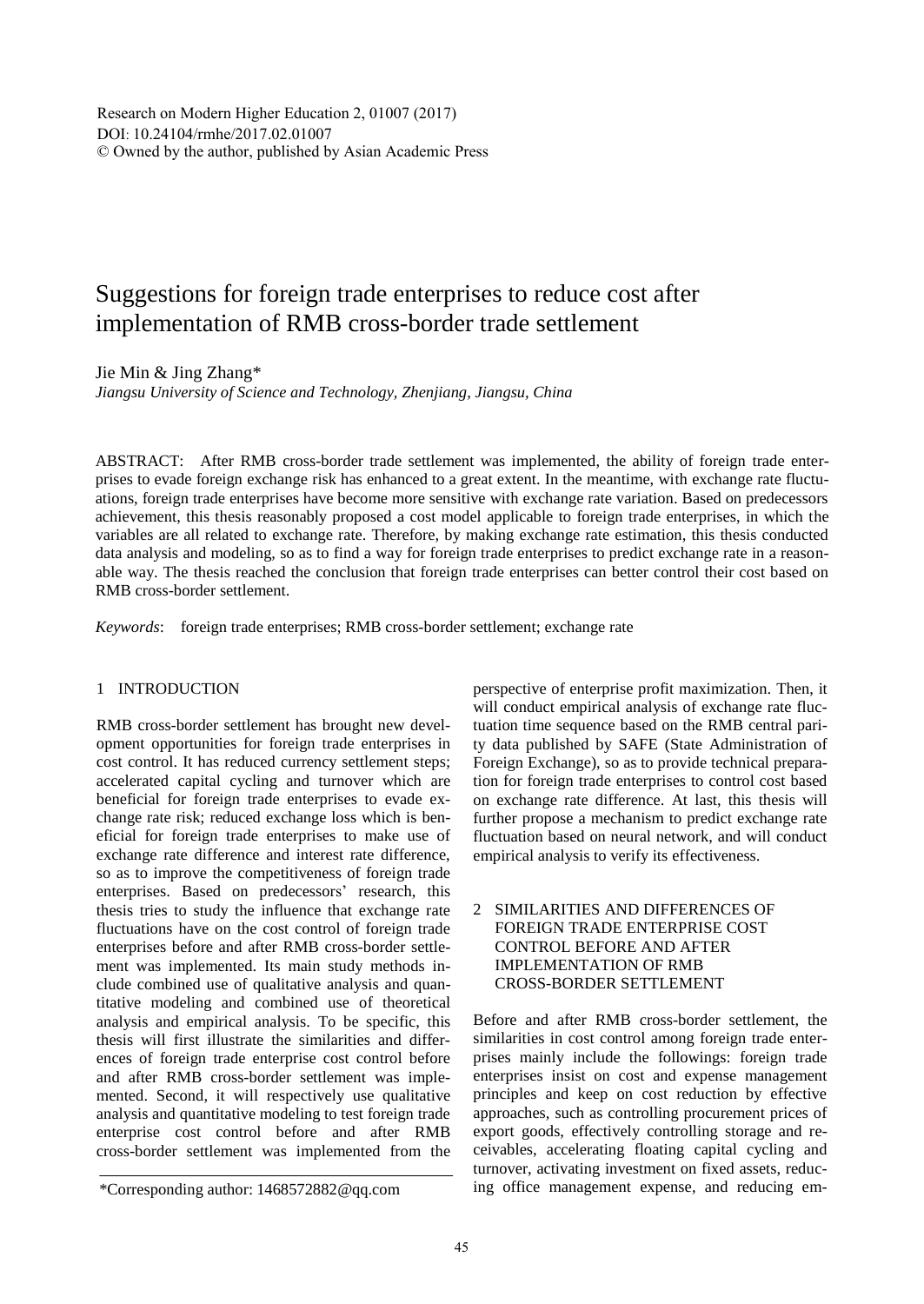ployee's salary/award. Moreover, they also emphasize on enhancing daily management on expense, so as to put effective control of cost and expense into practice.

Before and after RMB cross-border settlement was implemented, one of the main differences of cost control among foreign trade enterprises was the ability of foreign trade enterprises to manage and evade risks in exchange rate. Before RMB cross-border settlement was applied, payment and income of foreign trade contract generally used international currencies (e.g. U.S. Dollar) as neutral currency. This mechanism required for several institutions and several steps, leading to low capital circulating speed and accounting speed. In this way, severe risks of capital shrinkage and liability increase were brought by exchange rate fluctuation. Since RMB cross-border settlement was experimented, contract payment and income of foreign trade enterprises can be directly processed with RMB and no second exchange is needed, resulting in institution and step reduction, economized the management cost, higher capital circulating speed and accounting speed, and improved the ability to evade risk in exchange rate.

## 3 QUALITATIVE ANALYSIS AND QUANTITATIVE MODELING OF FOREIGN TRADE ENTERPRISE COST CONTROL BEFORE AND AFTER IMPLEMENTATION OF RMB CROSS-BORDER SETTLEMENT

#### 3.1 *Qualitative analysis*

Since RMB cross-border settlement was started in July, 2009, the application scale of RMB in cross-border trade has been stably improved. RMB cross-border settlement can play an important role in boosting stable development of foreign trade, assisting foreign-trade enterprises to evade exchange rate fluctuation, and helping control cost.

To compare the changes before and after implementation of Renmimbi cross-border settlement according to currency-cargo flow, the general process of import and export trade of foreign trade enterprises can be simplified as follows:



Before RMB cross-border settlement was implemented, all foreign trade enterprises needed to use international currencies (e.g. U.S. Dollar) as the neutral currency in import and export business, requiring for many institutions and several steps. The contract execution period was long while capital circulation velocity and account transfer speed were low. Thus, foreign trade enterprises were facing severe risks of capital shrinkage or liability increase brought by exchange rate fluctuations. Since RMB cross-border settlement was implemented, foreign trade enterprises can use RMB as the currency for the settlement of import and export business, so as to save currency conversion cost, shorten transaction period, and improve capital usage efficiency. Moreover, for import and export foreign trade enterprises, the implementation of RMB cross-border settlement can provide another option of international settlement currency, and thus can improve enterprise settlement feasibility and effectively reduce international settlement cost for enterprises.

## 3.2 *Quantitative modeling*

#### 3.2.1 *Selection of variables*

The main aim of foreign trade enterprises to control cost is to pursue profit maximization. Profit is jointly decided by price and cost:

$$
Profit = Price - Cost \tag{1}
$$

Before and after implementation of RMB crossborder settlement, the main differences of cost control executed by foreign trade enterprises lie in their ability of risk management and evasion. Exchange rate fluctuations with time can lead to changes in foreign trade price and cost, thus can affect profitability of foreign trade enterprises. In view of this, the main variables selected in this thesis include: Profit, Price, Cost, Exchange Rate (ER) and Time (*t*).

#### 3.2.2 *Cost control optimization model*

Since floating exchange rate system was applied in our country, exchange rate has been in fluctuations with time. ER is function of t, and can be denoted as ER (t). Accordingly, as price and cost of foreign trade are functions of exchange rate, they will change with exchange rate fluctuations. The variables can be respectively expressed as:

$$
Price = f [ER(t)] \tag{2}
$$
\n
$$
Cost = g [ER(t)] \tag{3}
$$

Among which,  $f[\cdot]$  and  $g[\cdot]$  refer to the functional relations between price and ER (*t*) and between cost and ER (*t*).

On this basis, foreign trade enterprises can establish models to optimize the following cost control problems:

$$
\max_{\text{ER}(t)} \text{Profit} = f[\text{ER}(t)] - g[\text{ER}(t)]
$$
\n
$$
\text{s.t.} \quad t \in [T, T + \Delta] \tag{4}
$$

In which, the optimization target is to maximize foreign trade enterprise profit. Optimization variable is expressed as ER(*t*) while constraint condition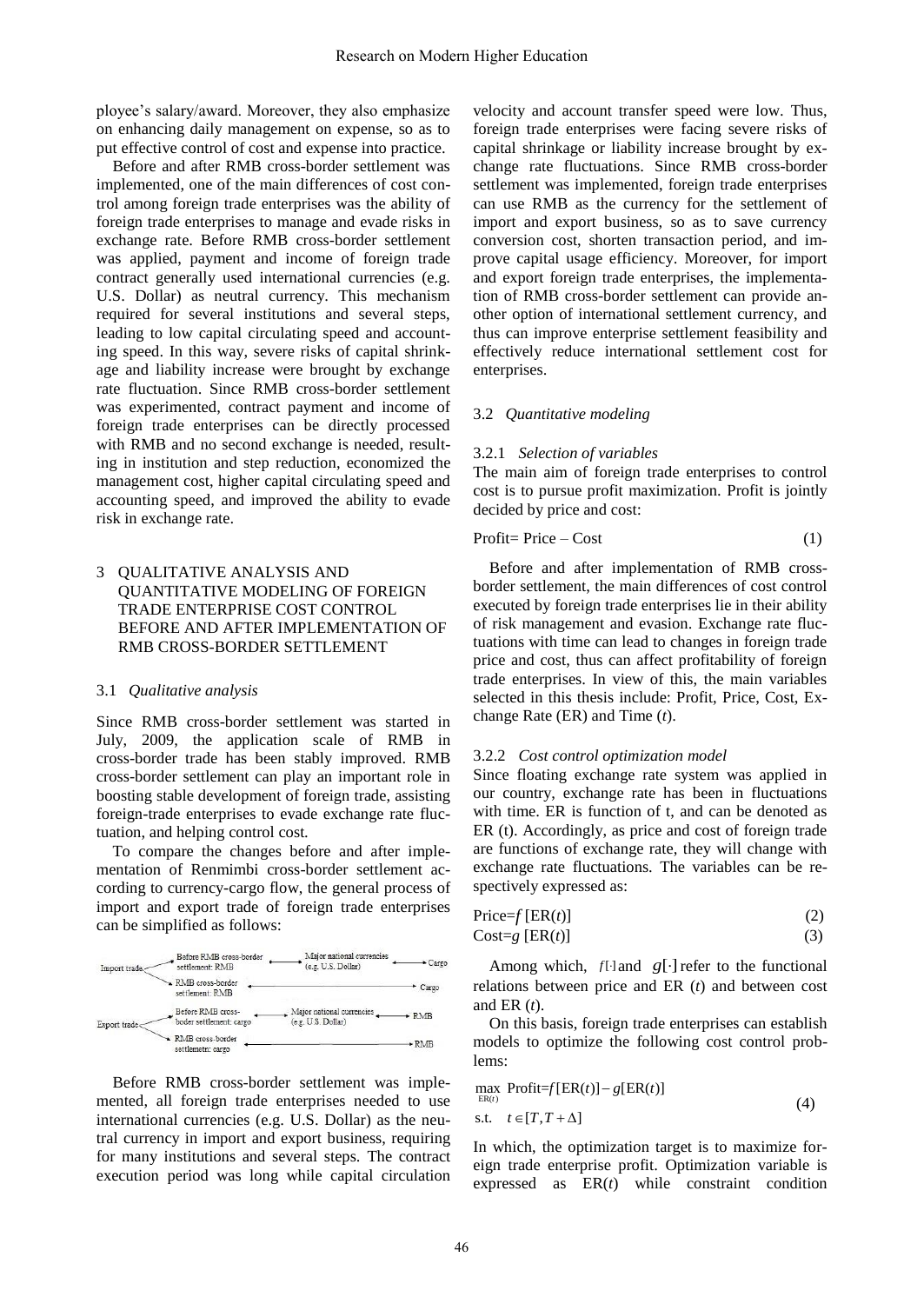*t*∈[*T*,*T*+Δ] refers to the tolerant time interval for foreign trade enterprises to complete transaction. *T* refers to the time node of completing foreign trade transaction in the shortest time. *T*+Δ refers to the time node of completing foreign trade transaction in the longest time. Foreign trade enterprises may face high risks, such as broken capital link or contract breach, if this time node is exceeded. It can be seen from Formula (4) that within a certain time, foreign trade enterprises can synthesize and consider the price and cost, so as to select the best exchange rate point to finish transaction and accomplish enterprise profit maximization. One of the benefits that RMB cross-border settlement can bring is reducing the number of involved settlement institutions. Besides, it can also shorten contract execution period and bring more room for foreign trade enterprises to reduce operation cost by making use of exchange rate differential, so as to improve enterprise profit.

It shall be noted that the object discussed in this thesis is to obtain exchange rate differential and interest rate differential through RMB cross-border settlement in real trade background, so as to reduce cost and improve profit for foreign trade enterprises. Foreign trade transactions which only aim to obtain arbitrage without any real trade background do not accord related policies and regulations. Thus, they are not included in the study range of this thesis.

## 3.2.3 *Relations between foreign trade cost and exchange rate fluctuations*

Exchange rate fluctuation can cause changes in cost of foreign trade enterprise. The cost of foreign trade enterprise mainly includes internal operation cost within enterprise and transaction cost among enterprises. To analyze from value chain, from supplier to customer value, cost of foreign trade enterprise involves many steps to complete value-added activities of a whole value chain. Cost control of foreign trade enterprise has gradually developed from single internal cost control within enterprise (e.g. reduce operation fee and reduce procurement price) to cross-organizational cost control (e.g. explore cost performance of a whole supply chain).

In a foreign trade supply chain, logistics, information stream and capital flow will all play their roles. Thus, related cost will be generated. To be specific, cost related to capital flow is closely related to exchange rate fluctuation and interest rate change. Assume cost is generated at time  $t_1$  and the exchange rate at this time is  $ER(t_1)$ , the corresponding cost is Cost( $t_1$ )=  $g[ER(t_1)]$ . If cost is generated at time  $t_2$  and the exchange rate at this time is  $ER(t_2)$ , the corresponding cost is  $Cost(t_2) = g[ER(t_2)]$ . If cost is generated at different time, the differential can be expressed as:

$$
Cost(t_1) Cost(t_2) = g[ER(t_2)]-g[ER(t_1)] =\n \begin{cases}\n 0 < 0 < 0 \\
-0 < 0 < 0 \\
0 < 0 < 0\n \end{cases}
$$
\n
$$
(5)
$$

## 3.2.4 *Relations between foreign trade price and exchange rate fluctuations*

Exchange rate fluctuation can cause changes in foreign trade price and indirectly lead to fluctuation in operation cost of foreign trade enterprise. Determination of foreign trade price is generally completed after contract is completed and goods payment is received. Assume contract is completed and payment is received at time  $t_1$ , the exchange rate at this time is  $ER(t_1)$  and the corresponding price is  $Price(t_1)=f|ER(t_1)|$ . If contract is completed and payment is received at time  $t_2$ , the exchange rate at this time is  $ER(t_1)$  and the corresponding price is  $Price(t_2)=f[ER(t_2)]$ . If contract is completed at different time, change in goods price can be expressed as:

$$
Price(t2)-Price(t1) = f[ER(t2)] - f[ER(t1)] =\n \begin{cases}\n > 0, \text{ price in variability} \\
= 0, \text{ price in variability} \\
< 0, \text{ price reduction}\n \end{cases}\n \tag{6}
$$

For foreign trade export, higher price can always bring operation cost reduction and enterprise profit gain. For foreign trade import, higher price can always bring higher operation cost and shrinkage in enterprise profit margin.

## 3.3 *Empirical analysis of time sequence data of exchange rate fluctuations*

From the analysis given above, it can be known that exchange rate is an important variable for cost control of foreign trade enterprise. Selecting the best exchange rate point to conduct transaction is beneficial for foreign trade enterprise to control cost and realize profit maximization. Given this, this thesis first conducted analysis of actual exchange rate data and explored exchange rate prediction mechanism and method, aiming to lay the foundation of active cost control.

## 3.3.1 *Data source and software programming*

This thesis used central parity data of RMB exchange rate from SAFE (http://www.safe.gov.cn/) and conducted empirical analysis of the time sequence of floating exchange rates before and after implementation of RMB cross-border settlement. The selected time span of exchange rate data is from January  $1<sup>st</sup>$ , 2015 to March  $1<sup>st</sup>$ , 2016. Exchange data among RMB, U.S. Dollar, Euro, Japanese yen, Hong Kong Dollar, and Pound were mainly analyzed. The analysis method applied in this thesis contains commonality and expandability which can be directly expanded to analyze other currencies with longer time span. For the convenience of data processing and analysis, this thesis applied Matlab R2015a software to do programming. This software is also called Lab (http://cn.matworks.com/products/matlab/). It contains strong vector and vector data handling capacity, and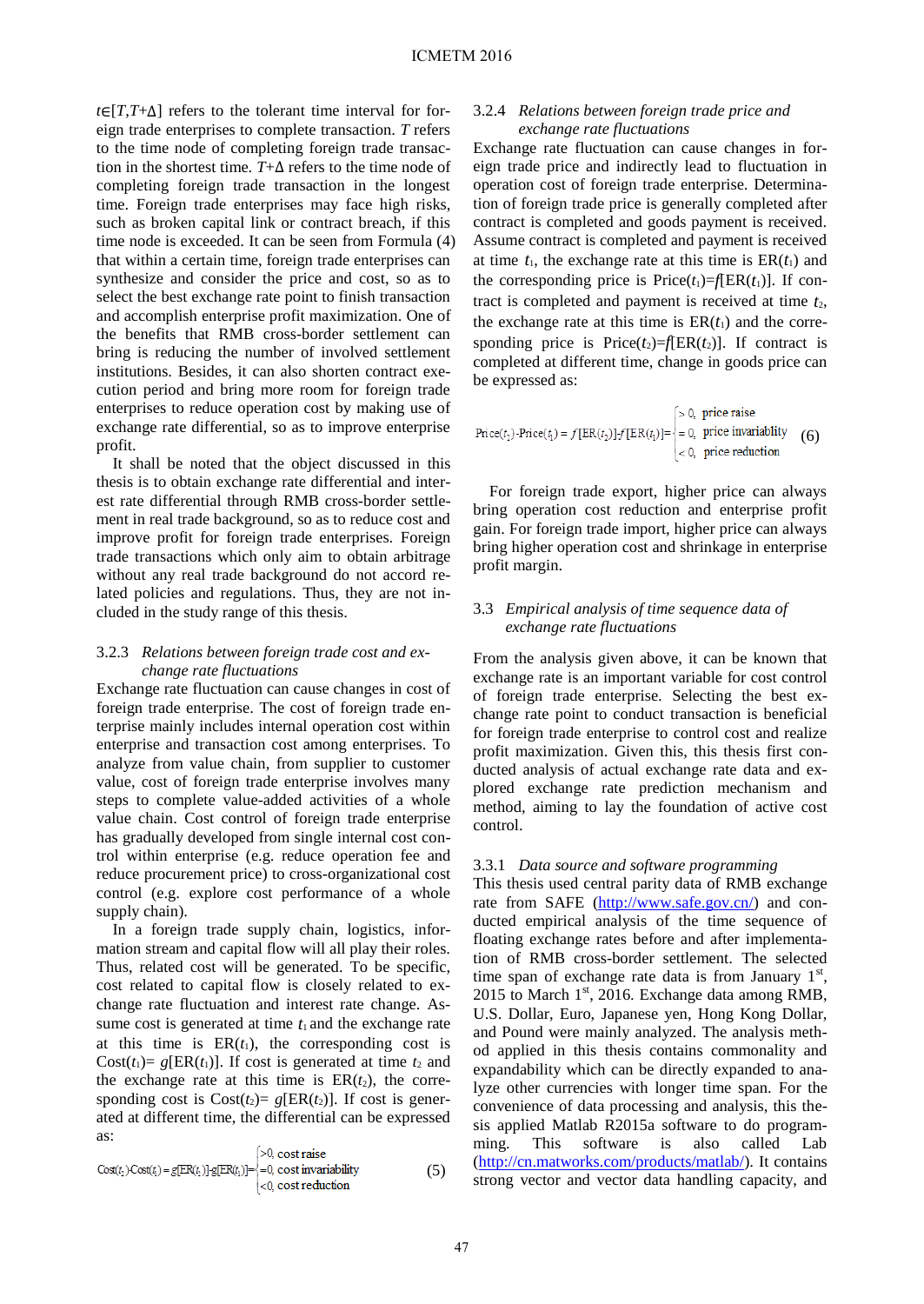thus is widely used by scientific researchers in economy, finance and engineering areas.

#### 3.3.2 *Empirical analysis of relation between exchange rate and time*

Based on the public data given by SAFE, the following graphs in Figure 1 show the central parity fluctuations of RMB exchange rate corresponding to eight foreign currencies with time, including U.S. Dollar, Euro, Japanese yen, Hong Kong Dollar, Pound, Australian Dollar, Canadian Dollar, and Ruble. The horizontal axis of each sub-graph refers to time (that is data, from January  $1<sup>st</sup>$ , 2015 to March  $1<sup>st</sup>$ , 2016) while the vertical axis of each sub-graph refers to corresponding central parity of RMB. There're 281 data points in each sub-graph. The author noticed that there were 425 days from January  $1<sup>st</sup>$ , 2015 to March  $1<sup>st</sup>$ , 2016. However, the data published by SAFE did not include the data in 144 days (425-281). For example, data from September  $3<sup>rd</sup>$ , 2015 to September  $6<sup>th</sup>$ , 2015 were missing. Based the existing data, this thesis continued analysis and further expanded the research work to consider completing the missing data.



Figure 1. Distribution of daily RMB central parities corresponding to eight foreign currencies (from January  $1<sup>st</sup>$ , 2015 to March  $1<sup>st</sup>$ , 2016)

It can be seen from Figure 1 that there was significant fluctuations of each currency with time. However, the changing laws were not completely the same. To analyze on a macro level, the change trends of central parities of RMB exchange rates corresponding to U.S.

Dollar and Hong Kong Dollar were similar. In the first 150 days, exchange rates fluctuated within a small range. Around the  $150<sup>th</sup>$  day, exchange rates between RMB and U.S. Dollar and between RMB and Hong Kong Dollar had fault-type appreciation. After 150 days, these two currencies appreciated in general with partial fluctuations. The fluctuating trends of Japanese yen and U.S. Dollar were also very close. However, the fluctuating laws among U.S. Dollar and other currencies were significant. Euro was in rise and falls while pound rose first and then fell. General situation of Australian Dollar and Canadian Dollar was in falls with partial fluctuations. Ruble was generally in rise with partial fluctuations.

## 3.3.3 *Empirical analysis of correlations among exchange rate fluctuations of different currencies*

In order to analyze the correlations between RMB central parities corresponding to different currencies with time based on the data published by SAFE, this thesis applied the Pearson Correlation Coefficient shown in the following formula to measure:

$$
\rho_{AB} = \frac{E[(A - \mu_A)(A - \mu_B)]}{\sigma_A \sigma_B} \tag{7}
$$

In the formula, A and B respectively refer to the data of RMB central parities corresponding to any two different currencies. When A and B are the same (e.g. both are U.S. Dollar), they are autocorrelation coefficients. When A and B are different from each other (e.g. A refers to U.S. Dollar while B refers to Euro), they are interrelation coefficients.  $\mu_A$  and  $\mu_B$  respectively refer to the mean value of RMB central parity fluctuations corresponding to currency A and currency B.  $\sigma_A$  and  $\sigma_B$  respectively refer to the standard deviation of RMB central parity fluctuations corresponding to currency A and currency B.

Pearson Correlation Coefficient can satisfy:

(1)  $\rho_{AB} \in [-1,1];$ 

(2) When  $\rho_{AB}$  is higher than 0, it means A and B are in positive correlation; otherwise, they are in negative correlation;

(3) The higher absolute value of  $\rho_{AB}$  is, the stronger correlation between A and B will be; otherwise, the correlation will become weaker.

Based on the above relations and analysis of the data published by SAFE, correlation distribution as shown in Table 1 can be obtained. It can be seen from the table that autocorrelation coefficient was always 1 as two currencies were the same (e.g. U.S. Dollar and U.S. Dollar). The correlation coefficient between U.S. Dollar and Hong Kong Dollar was as high as 0.9985, meaning the exchange rate fluctuations of these two were basically the same. The correlation coefficients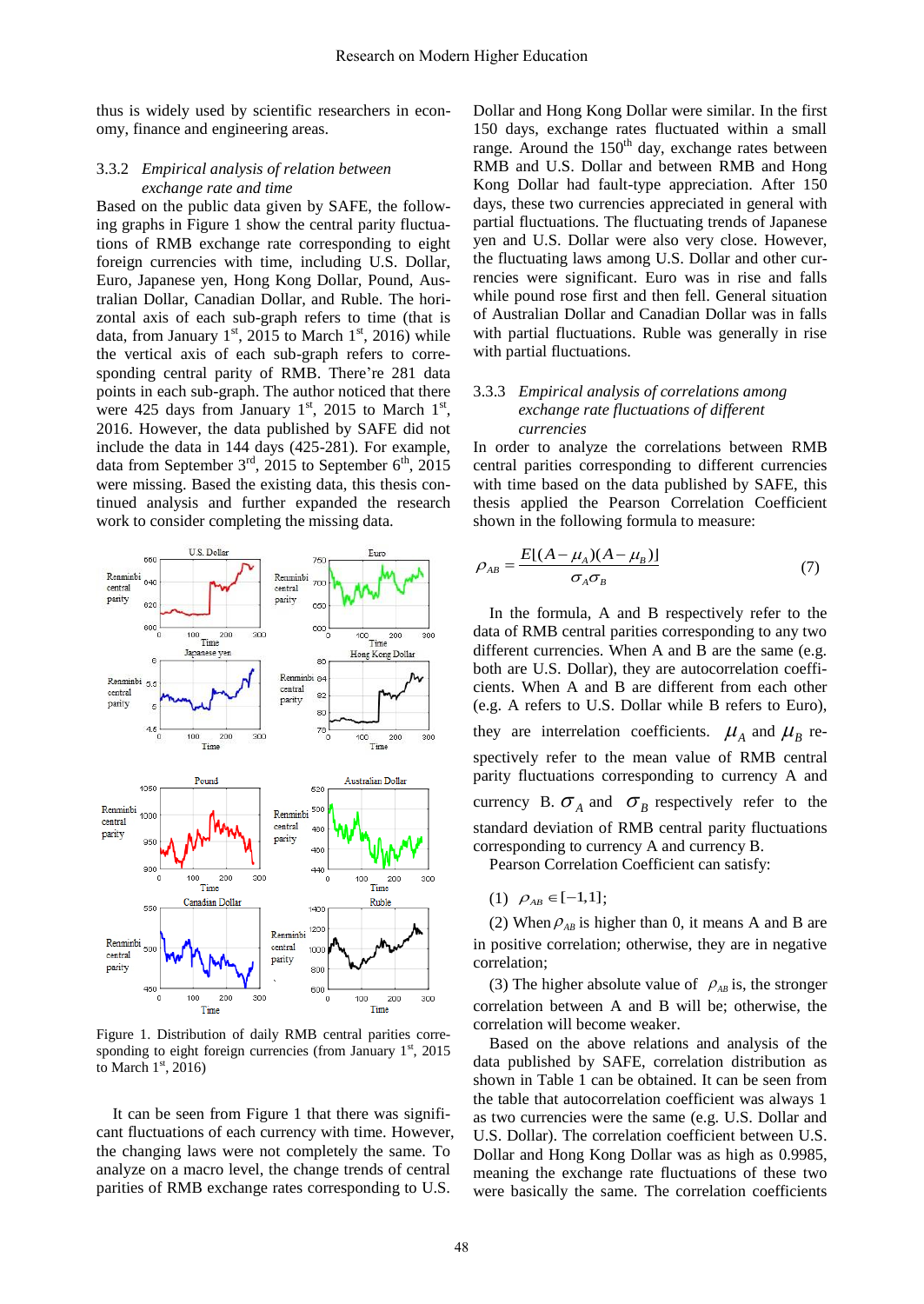## ICMETM 2016

|                   | U.S       | Euro      | Japanese  | Hong Kong | Pound     | Australian | Canadian  | Ruble     |
|-------------------|-----------|-----------|-----------|-----------|-----------|------------|-----------|-----------|
|                   | Dollar    |           | ven       | Dollar    |           | Dollar     | Dollar    |           |
| <b>U.S Dollar</b> | .0000     | 0.6120    | 0.8277    | 0.9985    | 0.3622    | 0.8182     | 0.27882   | $-0.4625$ |
| Euro              | 0.6120    | 1.0000    | 0.6628    | 0.6113    | 0.4243    | 0.4373     | 0.6295    | $-0.0199$ |
| Japanese yen      | 0.8277    | 0.6628    | 1.0000    | 0.8145    | $-0.0227$ | 0.4826     | 0.7714    | $-0.1316$ |
| Hong Kong Dollar  | 0.9985    | 0.6113    | 0.8145    | 1.0000    | 0.3903    | 0.8340     | 0.7761    | $-0.4698$ |
| Pound             | 0.3622    | 0.4243    | $-0.0227$ | 0.3903    | 1.0000    | 0.8340     | 0.7761    | $-0.4698$ |
| Australian Dollar | 0.8182    | 0.4373    | 0.4826    | 0.8340    | 0.6132    | 1.0000     | 0.5661    | $-0.7517$ |
| Canadian Dollar   | 0.7882    | 0.6295    | 0.7714    | 0.7761    | 0.1312    | 0.5661     | 1.0000    | $-0.2919$ |
| Ruble             | $-0.4625$ | $-0.0199$ | $-0.1316$ | $-0.4698$ | $-0.4546$ | $-0.7517$  | $-0.2919$ | .0000     |

Table 1. Correlations among RMB central parities corresponding to different currencies with time

between U.S. Dollar and Japanese yen and between Australian Dollar and Canadian Dollar were also as high as 0.8277, 0.8182 and 0.7882. It's worth noting that the correlation coefficients between ruble and other currencies were negative, showing negative correlations which can be collaboratively proved by the exchange rate variation curve as shown in Figure 1.

## 4 PREDICTION MODEL AND PERFORMANCE OF RMB CENTRAL PARITY

#### 4.1 *Exchange rate prediction model*

Exchange rate prediction has wide application potential and important practice value. Its core concept is to extract internal connection and evolution law of historical data of exchange rate, and take use of predicted future exchange rate status. The key lies in the selection and design of prediction model based on pursuing of high-precision in prediction result.

Set the to-be-evaluated exchange rate value *ER*(*t*+1)at *t*+1 as explained variable and historical data of exchange rates *ER*(1),*ER*(2)…*ER*(*t*) as explaining variable. The nature of prediction model is to establish the following functional relation:

$$
ER(t+1) = F[ER(1), ER(2)...ER(t)] \tag{8}
$$

Commonly-used prediction models are AR (Autoregressive) model and ARMA (Autoregressive Moving Average) model based on regression analysis. The limitation contained in these models that the assumption of the functional relation as shown above is linear. However, the law of actual exchange rate fluctuation is generally non-linear. Simple linear model assumption can lead to unsatisfying prediction accuracy. This thesis aims to explore an exchange rate prediction model based on multi-layer neural network. The advantage of this model lies in its ability to draw nonlinear functional relation with good expansibility.

See Figure 2 for the core principle of multi-layer neural network. Its main structure includes input layer, concealed layer, and output layer. Figure 2 shows the schematic diagram of three-layer neural network. In fact, more concealed layers can be set up according to the complexity of concrete problems.



Figure 2. Multi-layer neural network principle model

The operating process of multi-layer neural network is as follows: first, input historical data of exchange rate. Second, train and learn to obtain the wired weight between the first layer and the second layer based on the historical data of exchange rate. Weigh and merge the wired weight as the output of the second layer. Then, take this output as the input of the next layer. Follow the above steps until reaching the final output layer. The multi-layer weighting structure of neural network makes it possible to construct powerful non-linear exchange rate prediction model.



Figure 3. Multi-layer neural network

#### 4.2 *Prediction performance of exchange rate*

Based on neural network model, this thesis applied the first 150 data points among the 281 exchange rate data provided by SAFE as training data to study relevant data of neural network model. The following 131 data were used as testing data to assess model effectiveness.

Figure 4 shows the comparison results between the real data and the prediction data of RMB exchange central parities corresponding to eight foreign currencies. In most cases, the neural network model applied in this thesis can accurately predict the exchange rate change of each currency, thus can verify the effectiveness of the proposed model.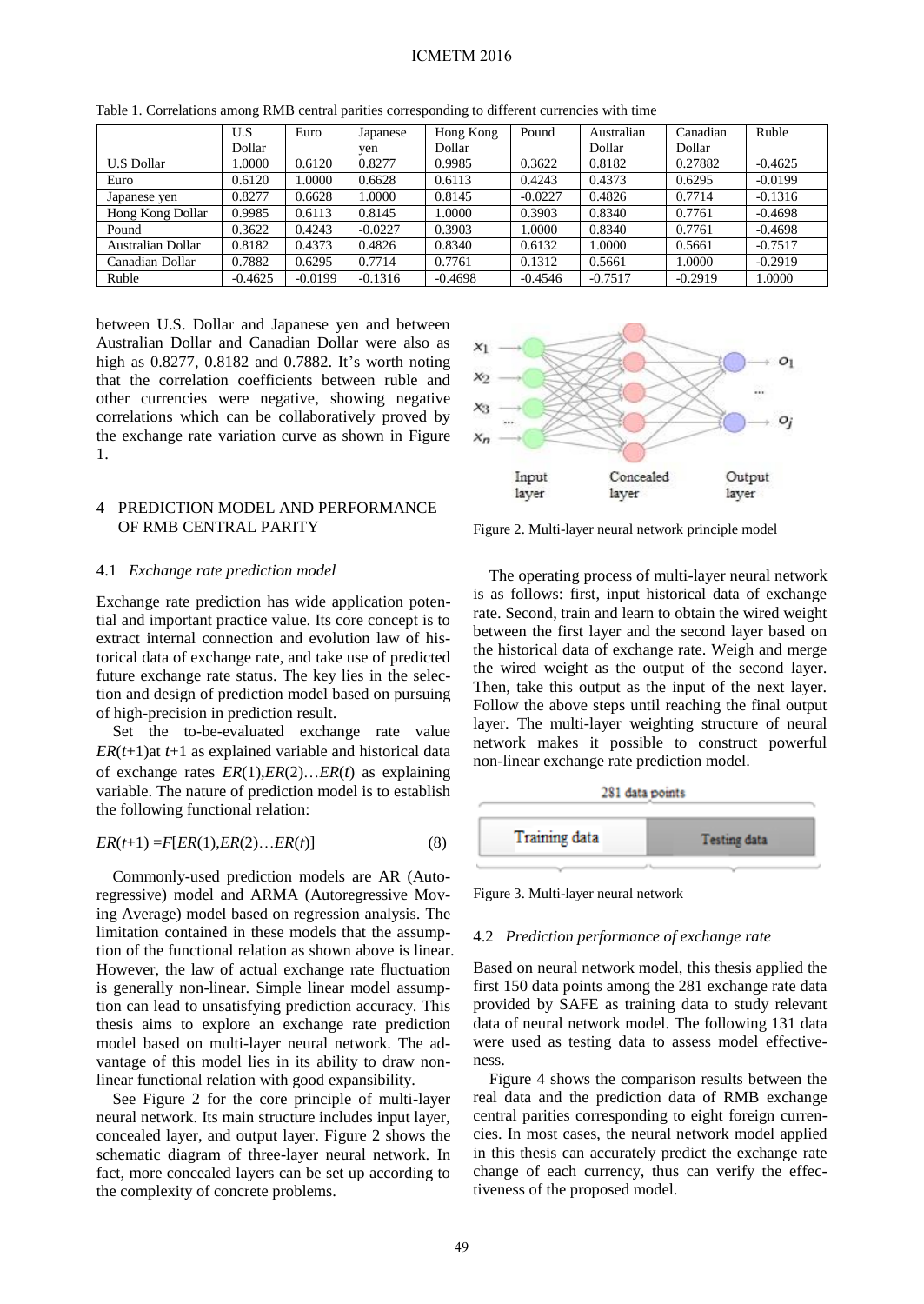

Figure 4. Comparison between the real data and the predicted data of RMB central parities corresponding to eight foreign currencies

To further make quantitative evaluation on the prediction performance of the model applied in this thesis, the following formula can be used to predict the prediction error generated in exchange rate data at *t* (on that day) by calculating historical exchange rate data:

Real exchange rate data (t)-predicted exchange rate data (t) Prediction error( $f$ ) = Real exchange rate data (t)

According to the predicted exchange rate data and real exchange data in successive 134 days as shown in Figure 4, Figure 5 shows the accumulated distribution diagram of prediction error of each currency. It can be seen that the prediction performance of U.S. Dollar was the best of which the prediction error was within 0.5% (0.005) in 90% cases. The prediction performance of Hong Kong Dollar was the second best. Cumulative probability of both U.S. Dollar and Hong Kong Dollar to obtain prediction error within 1% (0.01) was close to 1 while that of Euro, Japanese yen, pound, and Canadian Dollar was 90%. The prediction error corresponding to ruble was high of which the prediction error corresponding to cumulative probability reaching 90% could be close to 3%.

It can be seen from the above empirical analysis of data that although exchange rate was in continuous fluctuations and the fluctuations corresponding to each currency had their own features, they did have something in common: there's internal rule in exchange rate fluctuation and no fluctuation is completely random. Thus, it is possible to accurately predict the fluctuating tendency of exchange rate by technology.



Figure 5. Prediction error distribution of RMB central parities corresponding to eight foreign currencies

## 5 SUGGESTIONS FOR DEVELOPMENT OF FOREIGN TRADE ENTERPRISES IN RMB CROSS-BORDER SETTLEMENT

## 5.1 *Deepening the application of RMB cross-border settlement in enterprises*

RMB cross-border settlement is in rapid development. Continuous new policies are being issued by nations to boost its application. Although it is still in early phase, RMB cross-border settlement will definitely be the general trend for enterprises in the future. However, the application of RMB cross- border settlement among enterprises is still rare to see. Our domestic foreign trade enterprises need to constantly cultivate talents; establish awareness of exchange rate risk; and better provide exchange rate for enterprises to choose proper currencies and contract terms.